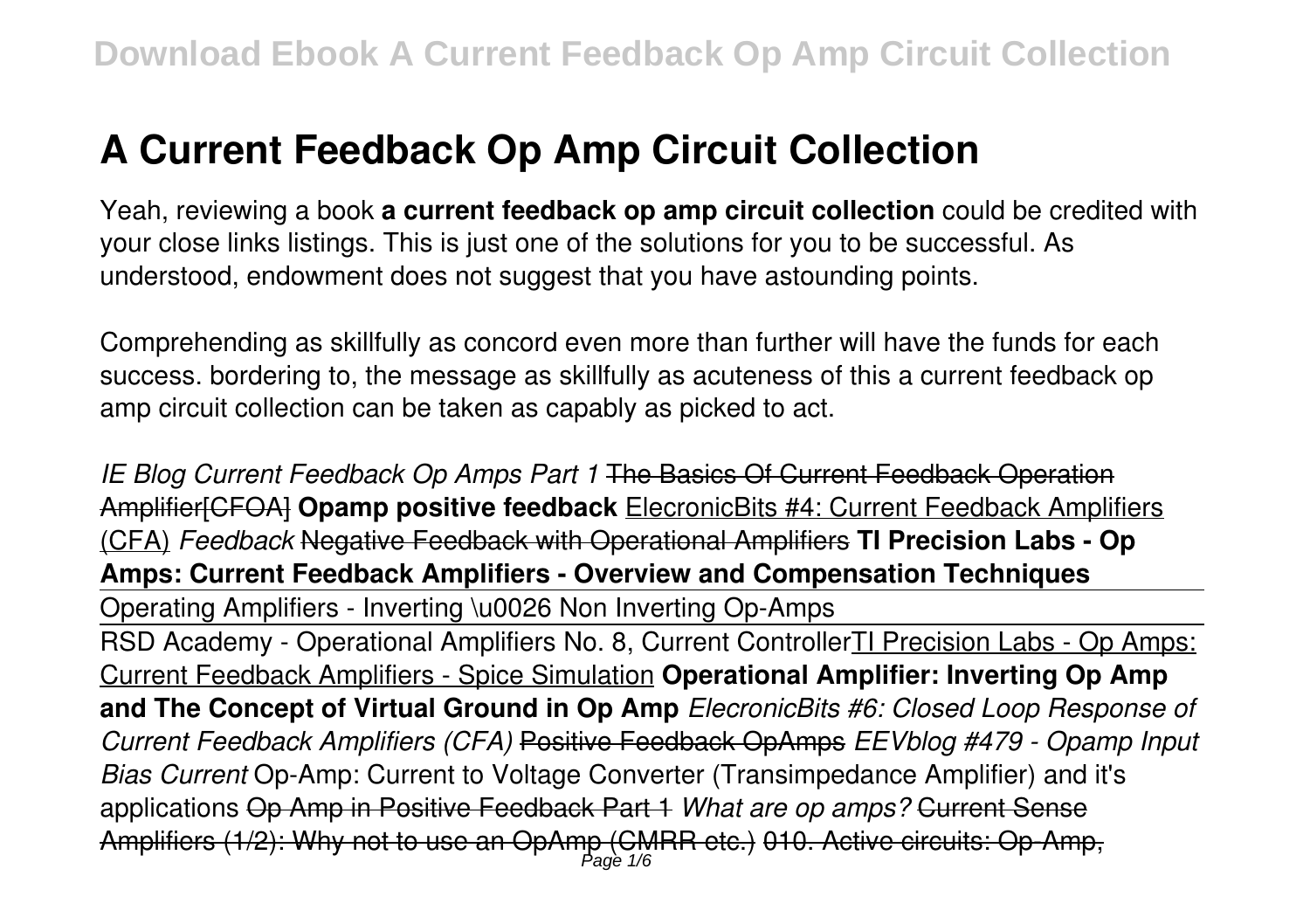# Feedback, Asymptotic Equality, Inverting and Non-Inverting Amplifiers *A Current Feedback Op Amp*

The current feedback operational amplifier ( CFOA or CFA) is a type of electronic amplifier whose inverting input is sensitive to current, rather than to voltage as in a conventional voltagefeedback operational amplifier (VFA). The CFA was invented by David Nelson at Comlinear Corporation, and first sold in 1982 as a hybrid amplifier, the CLC103.

# *Current-feedback operational amplifier - Wikipedia*

Current Feedback Op Amps. Analog Devices high speed (> 50 MHz) current feedback op amps enable you to operate at higher speeds. Current feedback op amps traditionally have wider bandwidths and higher slew rates than voltage feedback amplifiers and feature constant bandwidth which is independent of gain. A current feedback op amp responds to an error current at its low-impedance negative input terminal, rather than an error voltage, and produces a corresponding output voltage.

# *Current Feedback Op Amps | Analog Devices*

THE CURRENT-FEEDBACK OP AMP A HIGH-SPEED BUILDING BLOCK By Anthony D. Wang, Burr-Brown Corp. Although current-feedback amplifiers (CFAs) have been in use for quite some time, there is a reluctance to view them in the same light as voltage-feedback amplifiers (VFAs). For instance, the gain-bandwidth curve of VFAs has a parallel

*The Current-Feedback Op Amp: A High-Speed Building Block* Page 2/6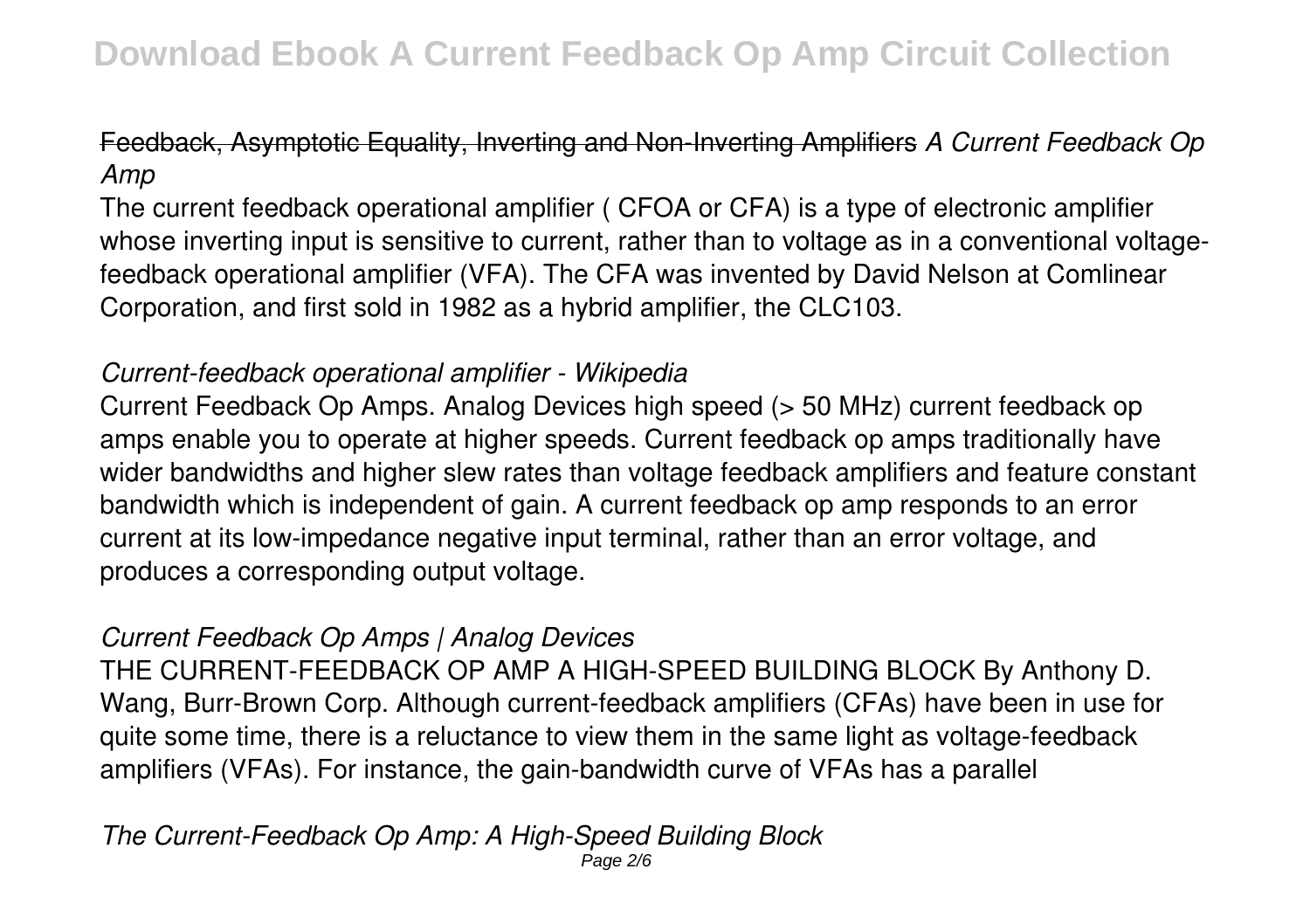The term "current feedback" refers to the internal operation of the op amp, not some new or exotic way of connecting the output back to the input. The standard gain arrangements are unchanged. Again, the inverting gain is remains –R f /R in , and the noninverting gain is remains  $1+R$  f /R in.

### *Current feedback amplifiers, Part 1 - Analog IC Tips*

Current feedback amplifiers allow an easy resistive trim for frequency peaking that has no impact on the forward gain. Figure 7.3 shows this adjustment added to a non-inverting circuit.

# *Current Feedback Amplifier - an overview | ScienceDirect ...*

The voltage feedback (VF) operational amplifier (op amp) is the most common type of op amp. The less well known current feedback (CF) op amp has been commercially available for about 20 years, but many designers are still uncertain about how to use them. Terminology is a confusing factor for many people.

# *Voltage Feedback vs. Current Feedback Op Amps*

When the gain is increas?ed to 10V/V or 20dB the voltage feedback amplifier's bandwidth will reduce to 10 MHz while the ideal current feedback amplifier\?bandwidth does not change.

# *Current Feedback Amplifiers - 1 - TI Training*

For a CFB op amp, the bandwidth is proportional to the feedback resistor. For every CFB op amp type, there is a recommended value of feedback resistor for maximum bandwidth, and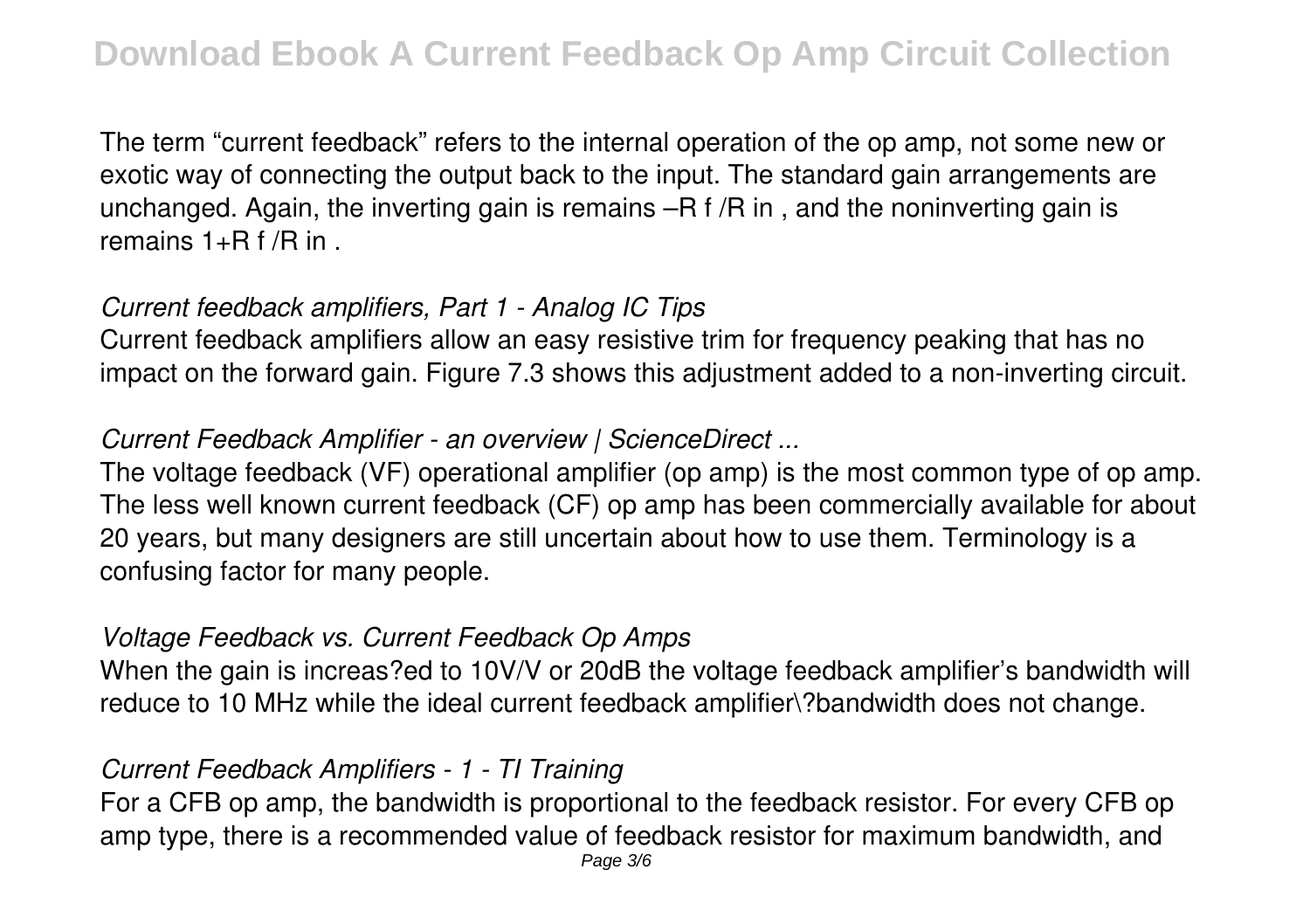increasing the size of the resistor beyond this value reduces the bandwidth. Fig 1: The gain of a CFB op amp is relatively flat up to the point of roll-off, unlike a VFB device which has a fixed gain-bandwidth product; CFB bandwidth is set by a simple resistor. Q: How does this affect the choice?

# *Current feedback amplifiers, Part 2 - Analog IC Tips*

An Operational Amplifier, or op-amp for short, is fundamentally a voltage amplifying device designed to be used with external feedback components such as resistors and capacitors between its output and input terminals.

#### *Operational Amplifier Basics - Op-amp tutorial*

An operational amplifier, or op amp, generally comprises a differential-input stage with high input impedance, an intermediate-gain stage, and a push-pull output stage with a low output impedance...

# *How Do Operational Amplifiers Operate? | Electronic Design*

Current feedback refers to any closed-loop configuration in which the error signal used for feedback is in the form of a current. A current feedback op amp responds to an error current at one of its input terminals, rather than an error voltage, and produces a corresponding output voltage.

#### *Current Feedback Amplifiers I | Analog Devices* Page 4/6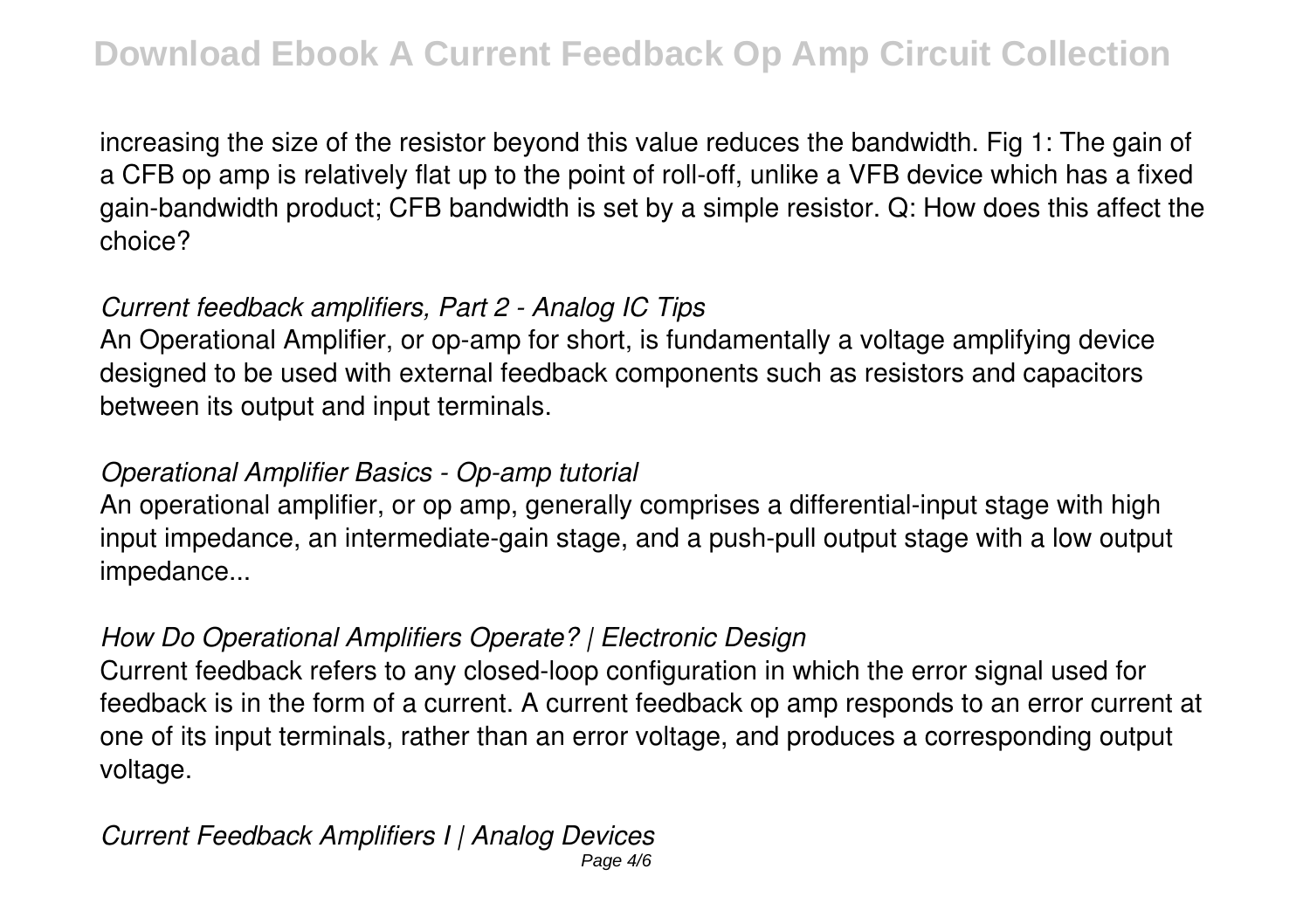Voltage-Feedback operational amplifiers (VFA op amps) allow circuit designers to swap gain for bandwidth. current-feedback op amps (CFAs) are simpler to use than VFAs, but do not offer...

# *What's The Difference Between Voltage-Feedback And Current ...*

The op amp circuit is quite straightforward using few electronic components: a single feedback resistor from the output to the inverting input, and a resistor from the inverting input to the input of the circuit. The non-inverting input is taken a ground point.

# *Op Amp Gain - Explanation Calculation Equation ...*

The noise current of the feedback resistor equals  $\bar{ }$  = Because of virtual ground at the negative input of the amplifier,  $\bar{z} = \bar{z}$  holds.. We therefore get for the root mean square (RMS) noise output voltage,  $\bar{z}$  =. A high feedback resistor is desirable because the transimpedance of the amplifier grows linearly with the resistance but the output noise only grows with the square root of the ...

#### *Transimpedance amplifier - Wikipedia*

Current-feedback amplifiers (CFA) do not have the traditional differential amplifier input structure, thus they sacrifice the parameter matching inherent to that structure.

#### *Current-Feedback Op Amp Analysis - Imperial College London*

Current Feedback Op-Amp Is there a current feedback operational amplifier such as the